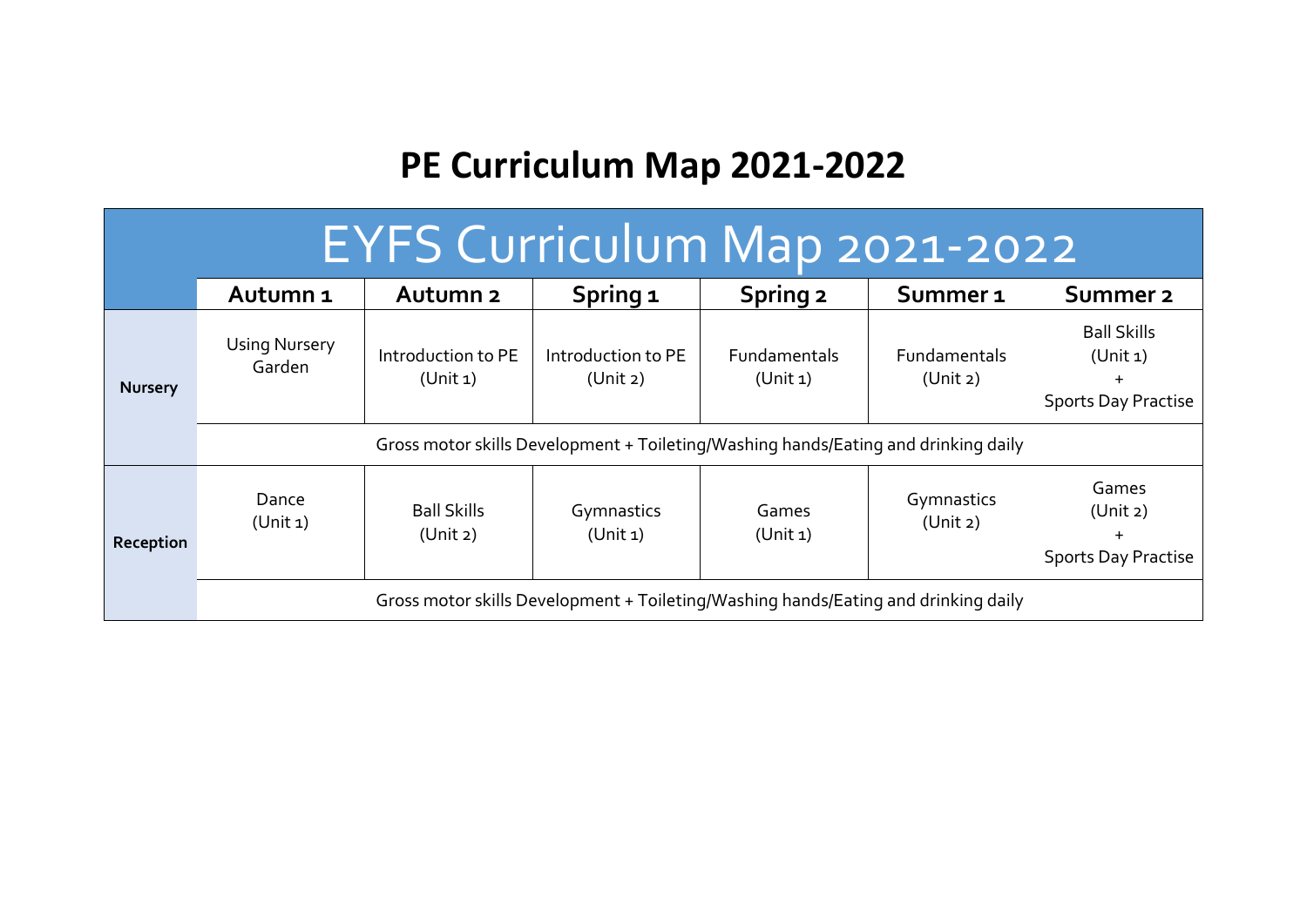| KS1 Curriculum Map 2021-2022 |                     |                     |                     |                        |                     |                                                             |  |
|------------------------------|---------------------|---------------------|---------------------|------------------------|---------------------|-------------------------------------------------------------|--|
|                              | Autumn <sub>1</sub> | Autumn <sub>2</sub> | Spring 1            | <b>Spring 2</b>        | Summer <sub>1</sub> | Summer 2                                                    |  |
| <b>YEAR</b><br><b>ONE</b>    | <b>Ball Skills</b>  | Net + Wall          | Invasion            | Sending +<br>Receiving | Team Building       | <b>Athletics</b><br>$\ddot{}$<br><b>Sports Day Practise</b> |  |
|                              | Dance               |                     | <b>Fundamentals</b> |                        | Gymnastics          |                                                             |  |
| <b>YEAR</b><br><b>TWO</b>    | <b>Ball Skills</b>  | Team Building       | <b>Target Games</b> | <b>Fitness</b>         | Striking + Fielding | Athletics<br>$\pm$<br><b>Sports Day Practise</b>            |  |
|                              | Dance               |                     | Yoga / Fundamentals |                        | Gymnastics          |                                                             |  |